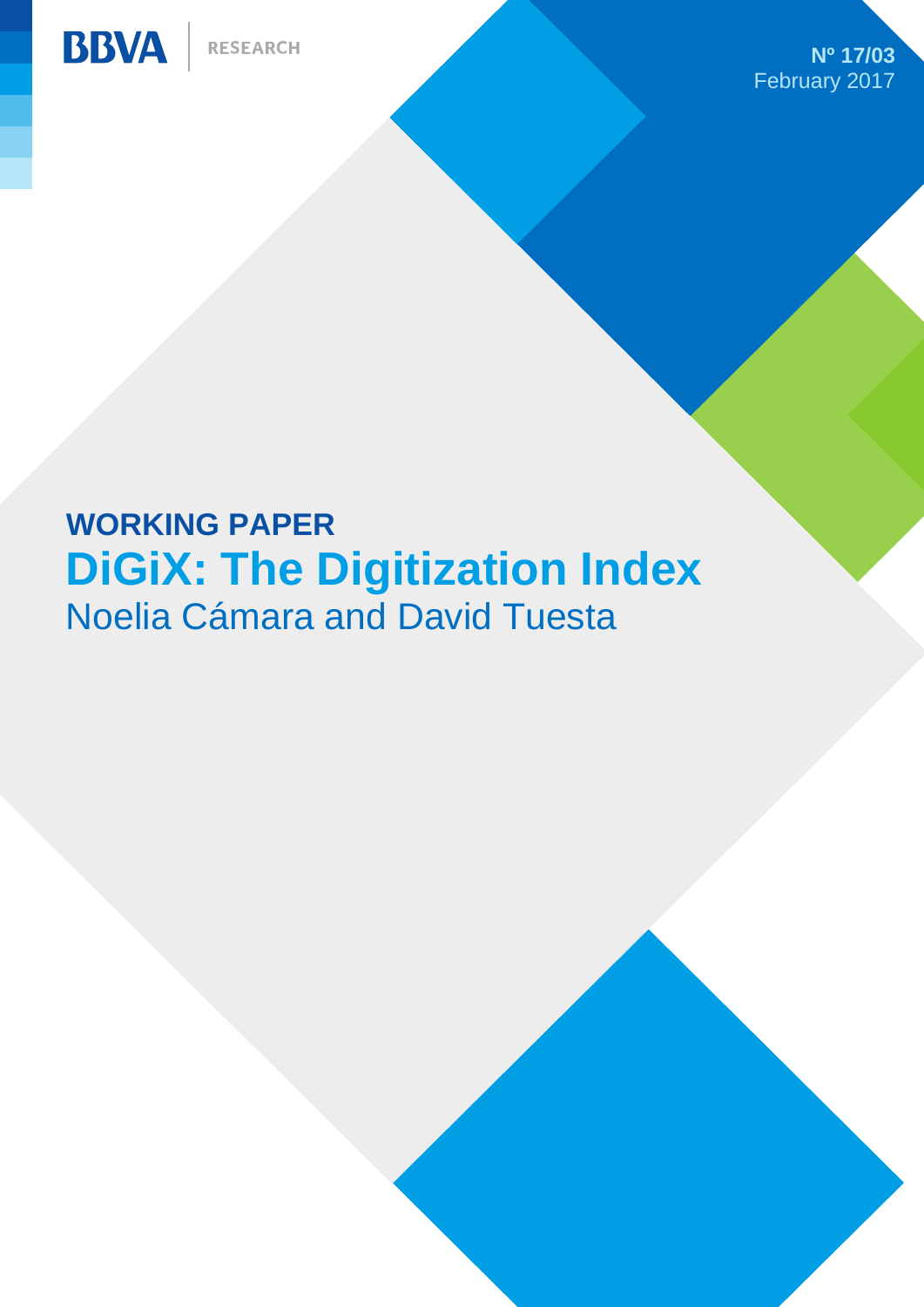## DiGiX: the Digitization Index

*Preliminary draft. Please, do not cite without permission*

Noelia Cámara and David Tuesta

November 2016

### Abstract

**BBVA** 

The Digitization Index (DiGiX) assesses the factors, agents' behavior and institutions that enable a country to fully leverage Information and Communication Technologies (ICTs) for increased competitiveness and wellbeing. It is a composite index that summarizes relevant indicators on 100 countries' digital performance. The DiGiX is structured around six principal dimensions: infrastructure, households' adoption, enterprises' adoption, costs, regulation and contents. Each dimension is in turn divided into a number of individual indicators, adding up to a total of 21.

Keywords: digitization, principal component analysis, Internet

JEL classification: C43, O3.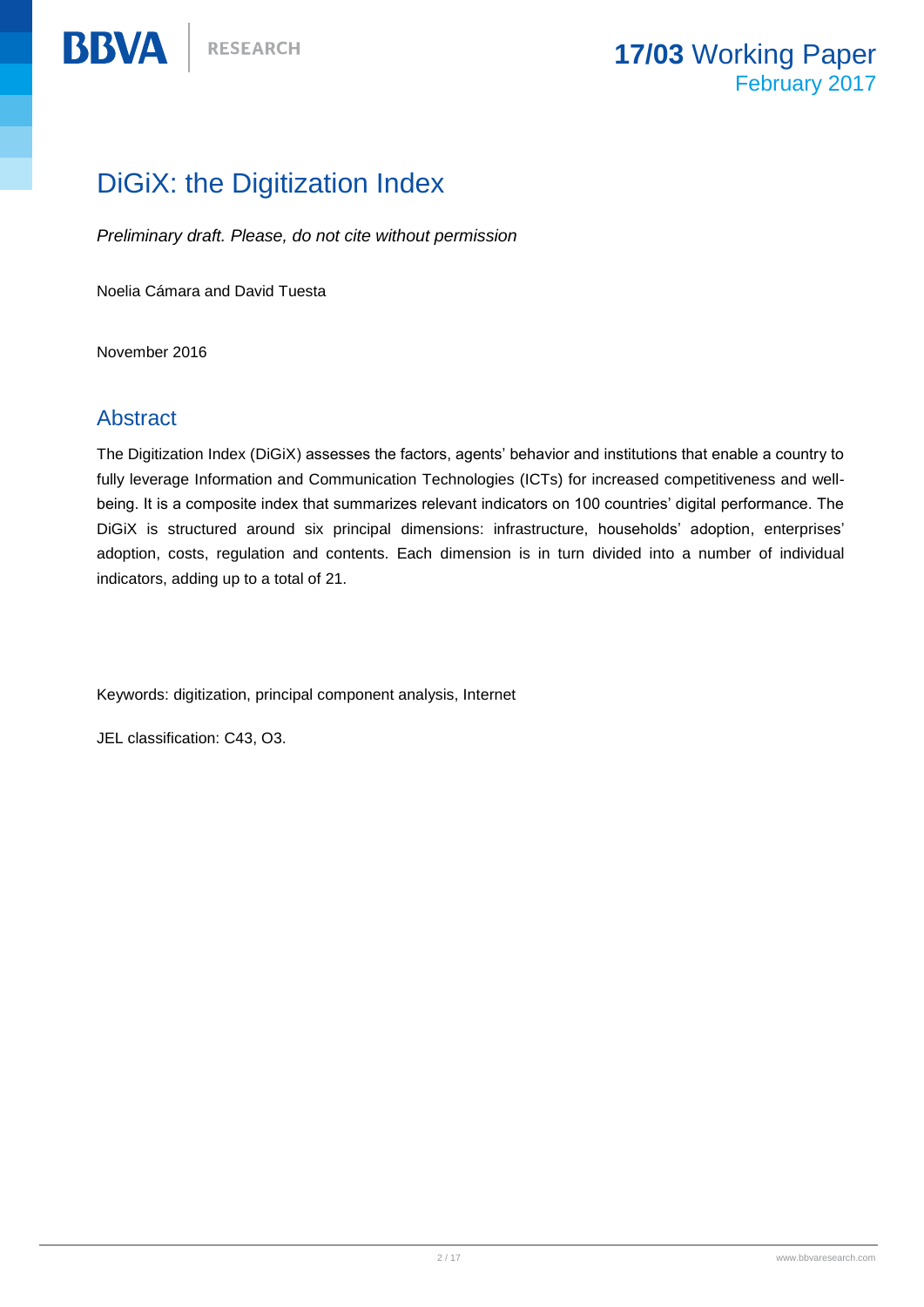# 1. Introduction

**BBVA** 

The digital economy is an essential part of the architecture of the Fourth Industrial Revolution. The Digitization Index (DiGiX) assesses the factors, agents' behaviour and institutions that enable a country to fully leverage Information and Communication Technologies (ICTs) for increased competitiveness and well-being. It is a composite index that summarizes relevant indicators on 100 countries' digital performance. The DiGiX is structured around six dimensions: infrastructure, households' adoption, enterprises' adoption, costs, regulation and contents. Each dimension is in turn divided into a number of individual indicators, adding up to a total of 21.

There are two main approaches in the literature to measure the degree of digitization at country level. Firstly, the Networked Readiness Index (NRI) created by the World Economic Forum and measures the propensity for countries to exploit the opportunities offered by information and communications technology. It measures, the performance of 139 economies in leveraging information and communications technologies to boost competitiveness, innovation and well-being. The NRI the computation of the overall NRI score is based on successive aggregations by simple averaging of scores: individual indicators are aggregated to obtain pillar scores, which are then combined to obtain subindex scores. Subindex scores are in turn combined to produce a country's overall NRI score. Secondly, the Digital Economy and Society Index (DESI) developed by European Commission is a composite index that summarizes relevant indicators on Europe's digital performance and tracks the evolution of EU member states in digital competitiveness. The overall index and dimensions, weights are attributed exogenously and reflect the European Union digital policy priorities.

We build on this literature and propose the DiGiX. Our contribution to the literature is in several ways. First, we assign the weights endogenously, according to the data structure. Second, we create an index that captures a narrower concept of digitization. Third, we create an index that is robust to redundant information.

The rest of the paper is organized as follows. Section 2 presents the structure of the DiGiX 2016. Section 3 shows the methodology. Section 4 presents the results for 2016 and Section 5 summarizes the main findings.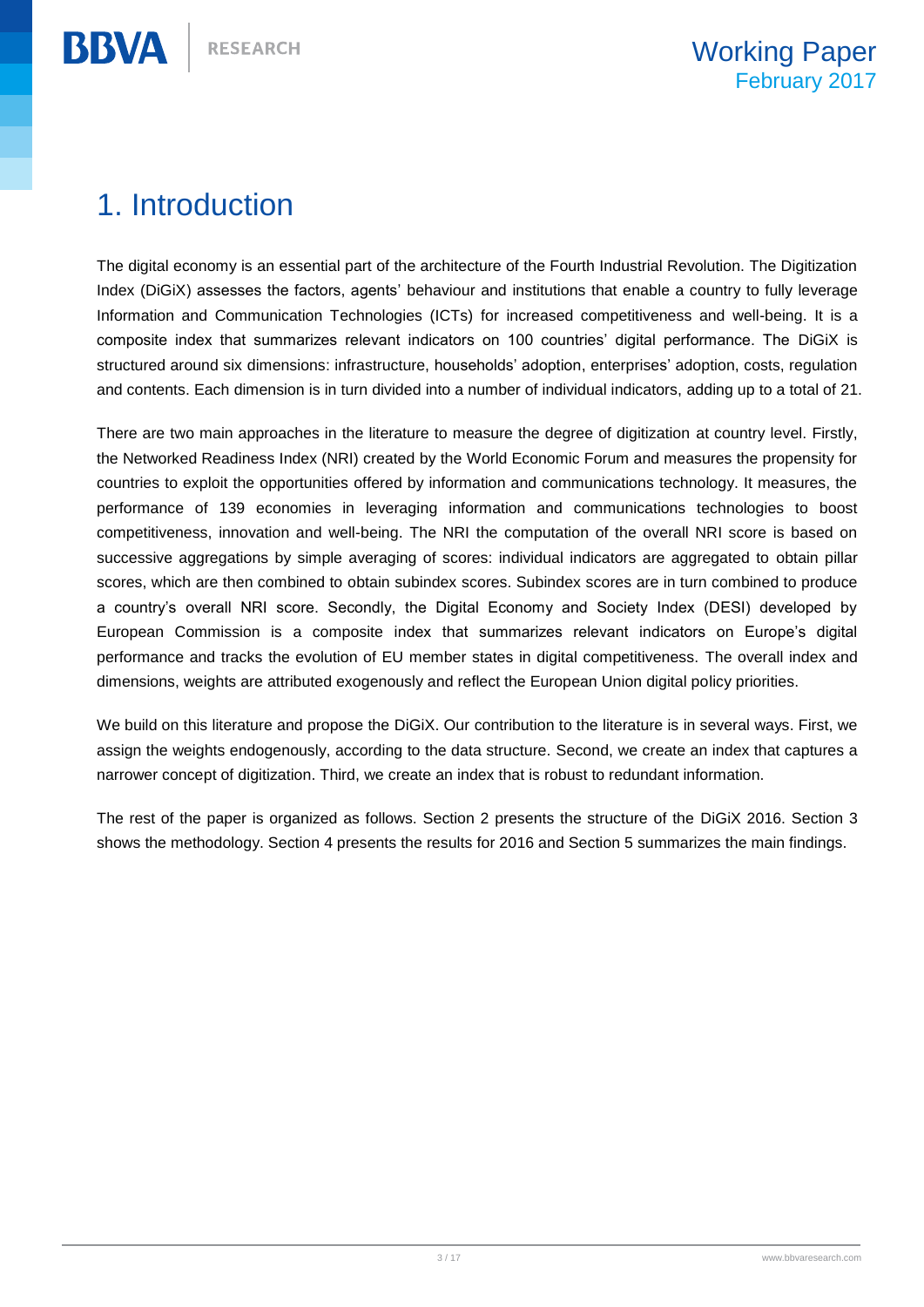# 2. Data and index structure

We measure digitization based on demand and supply. The structure of the index is as follows. There are 21 indicators that are divided in 6 dimensions or subindices: infrastructure, costs, regulation, contents, households' adoption and enterprises' adoption. At the same time each dimension summarizes information of several individual indicators (from 1 up to 6). The demand-side information is captured by the so-called output indicators that correspond to the dimensions: households', enterprises' and government adoption (contents). This group measures the degree of engagement of the different economic agents households, firms and government with the digitization. The supply-side information is included in the infrastructure, costs and regulation dimensions. They represent inputs that enable the digitization process.

Regarding the theoretical framework of our definition, this index differs from the other indices in the literature in the lack of human capital indicators. We choose a narrower definition and only consider variables directly related to digitization. The human capital is an explanatory variable rather than a variable to define digitization. The composition of the DiGiX is described in Figure 1 and Table 1 shows descriptive statistics of the 21 indicators.

The indicators are derived from different official sources that are described in the Appendix. DiGiX 2016 summarizes data collected mostly during calendar year 2015.



Figure 1

**BBVA** 

Source: BBVA Research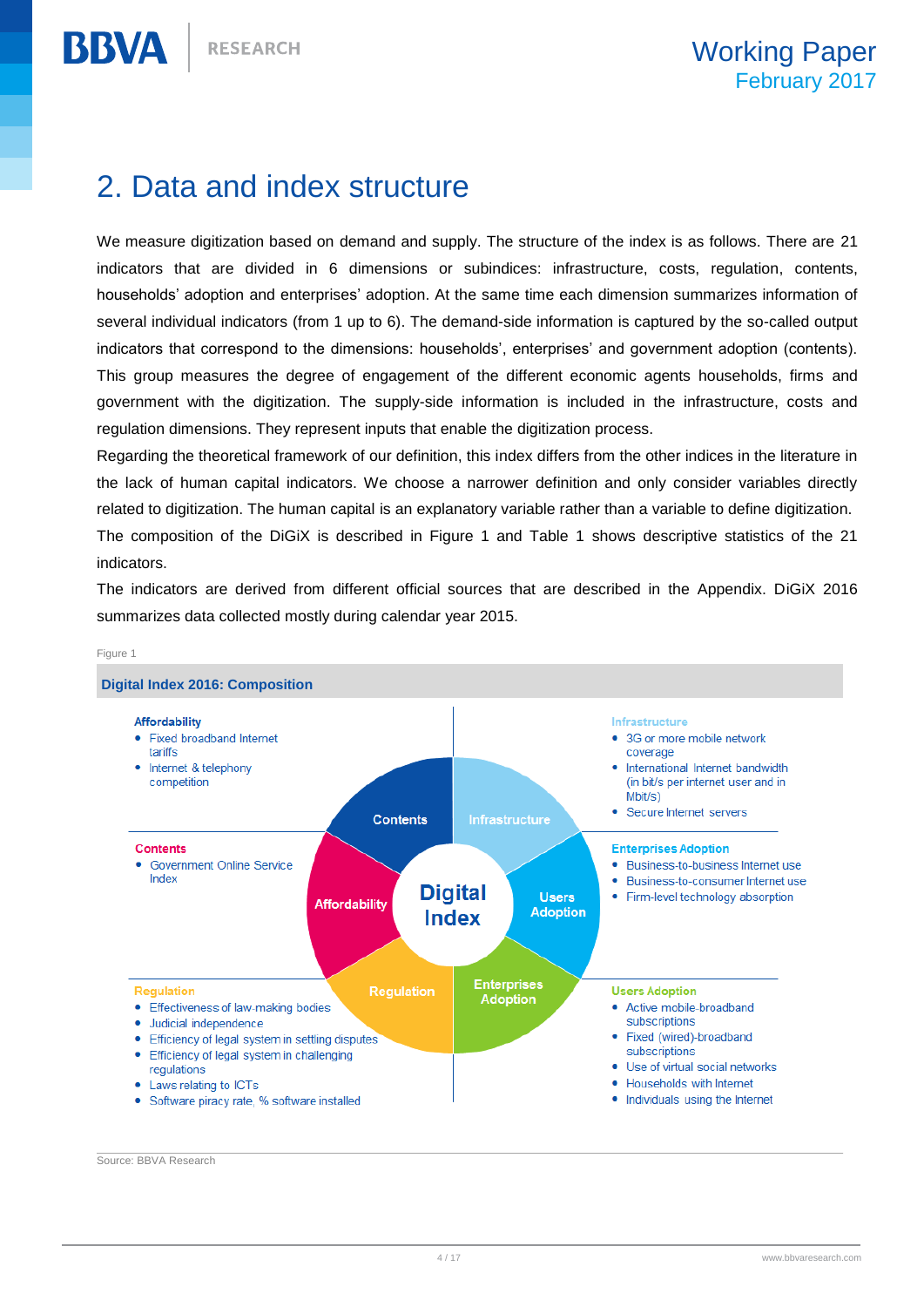Table 1

**BBVA** 

| <b>Descriptive Statistics</b>                      |            |             |            |            |             |           |
|----------------------------------------------------|------------|-------------|------------|------------|-------------|-----------|
| <b>Variable</b>                                    | <b>Obs</b> | <b>Mean</b> | Std. Dev.  | <b>Min</b> | <b>Max</b>  | <b>CV</b> |
| <b>Infraestructure</b>                             |            |             |            |            |             |           |
| 3G coverage                                        | 100        | 88.80       | 16.58      | 27.00      | 100.00      | 0.19      |
| Bandwidth (bit/s) per Internet user                | 100        | 218137.90   | 828653.40  | 992.20     | 7186378.00  | 3.80      |
| Secure Internet Servers                            | 100        | 509.08      | 782.04     | 1.32       | 3406.66     | 1.54      |
| Bandwidth (bit/s)                                  | 100        | 1907580.00  | 4250706.00 | 4800.00    | 25800000.00 | 2.23      |
| <b>Users' adoption</b>                             |            |             |            |            |             |           |
| Mobile-broadband subscriptions                     | 100        | 63.22       | 33.07      | 4.27       | 144.05      | 0.52      |
| Fixed (wired)-broadband subscriptions              | 100        | 17.53       | 13.04      | 0.01       | 44.79       | 0.74      |
| Virtual social networks                            | 100        | 5.81        | 0.55       | 3.83       | 6.79        | 0.09      |
| Households with Internet                           | 100        | 60.57       | 27.14      | 8.58       | 98.79       | 0.45      |
| Individuals using the Internet                     | 100        | 62.60       | 23.26      | 14.40      | 98.20       | 0.37      |
| <b>Enterprises' adoption</b>                       |            |             |            |            |             |           |
| B <sub>2</sub> B                                   | 100        | 5.01        | 0.66       | 3.37       | 6.36        | 0.13      |
| B <sub>2</sub> C                                   | 100        | 4.82        | 0.75       | 2.90       | 6.30        | 0.16      |
| Firm-level technology absorption                   | 100        | 4.91        | 0.68       | 3.35       | 6.17        | 0.14      |
| Costs                                              |            |             |            |            |             |           |
| Fixed broadband tariffs                            | 100        | 36.76       | 23.02      | 2.65       | 157.62      | 0.63      |
| Internet & telephony competition                   | 100        | 1.77        | 0.37       | 0.25       | 2.00        | 0.21      |
| <b>Regulation</b>                                  |            |             |            |            |             |           |
| Laws relating to ICTs                              | 100        | 4.25        | 0.83       | 2.04       | 5.94        | 0.19      |
| Software piracy rate                               | 100        | 56.68       | 21.56      | 18.00      | 91.00       | 0.38      |
| Effectiveness of law-making bodies                 | 100        | 3.78        | 0.99       | 1.78       | 6.16        | 0.26      |
| Judicial independence                              | 100        | 4.13        | 1.32       | 1.65       | 6.75        | 0.32      |
| Efficiency of legal system in settling dispute     | 100        | 3.95        | 0.98       | 2.02       | 6.16        | 0.25      |
| Eff. of legal system in challenging<br>regulations | 100        | 3.59        | 0.86       | 1.92       | 5.57        | 0.24      |
| <b>Digital content</b>                             |            |             |            |            |             |           |
| Government Online Service Index                    | 100        | 0.57        | 0.23       | 0.08       | 1.00        | 0.39      |

Source: BBVA Research

# 3. Methodology: weights and aggregation methods

We assume that behind a set of correlated variables, we can find an underlying latent structure that can be identified with a latent variable as is the case of digitization. Two important issues arise in the estimate of any latent variable: the selection of relevant variables and the estimation of parameters (weights). Regarding the first issue, it is not possible to rely on standard reduction of information criterion approaches for the selection of variables. For the second, since digitization is unobserved, standard regression techniques are also unfeasible to estimate the parameters. The weight assignment to the indicators or sub-indices is critical to maximize the information from a data set included in an index. A good composite index should comprise important information from all the indicators, but not be strongly biased towards one or more of these indicators. We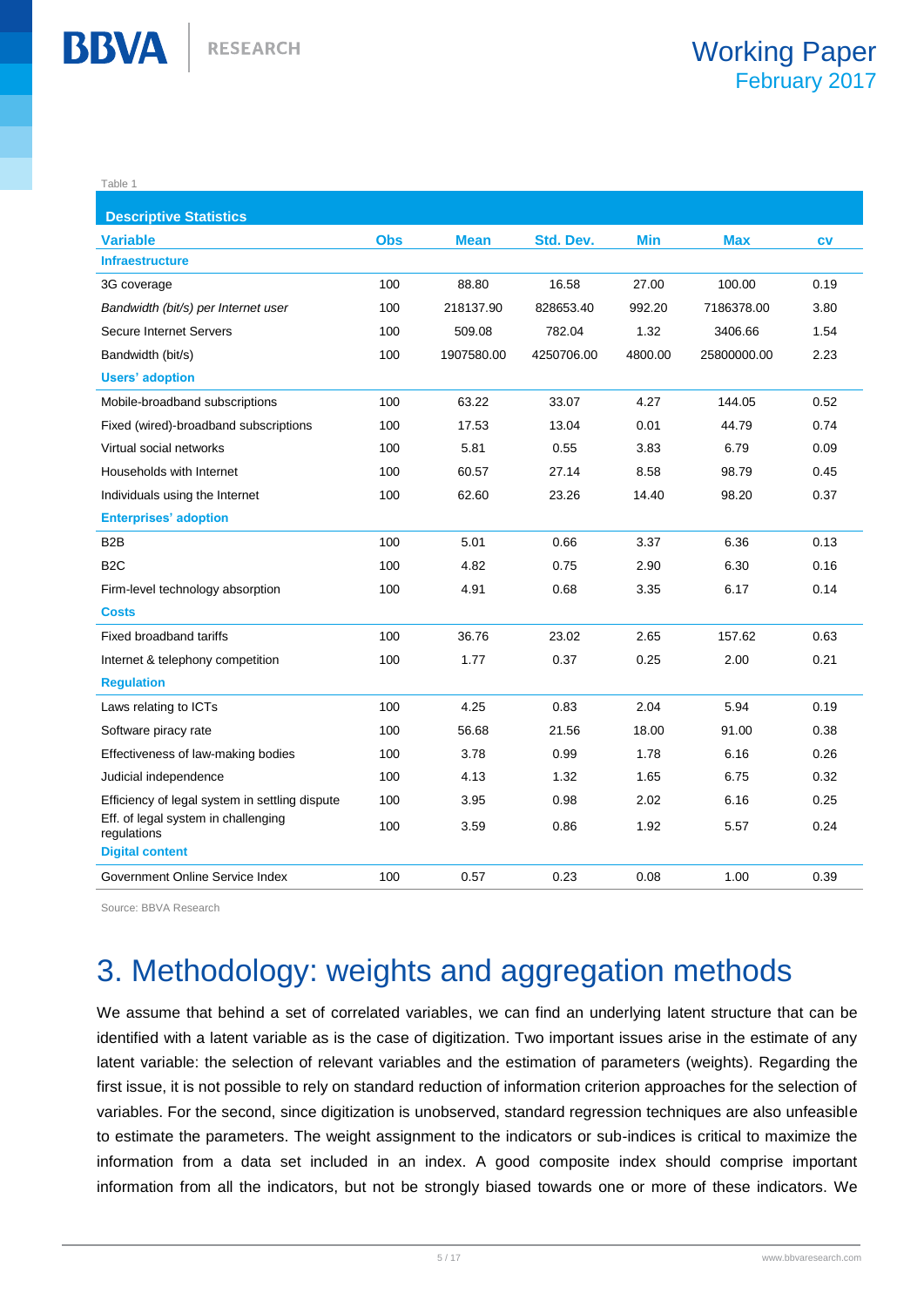apply two-stage principal components methodology to estimate the degree of digitization as an indexing strategy.

Our dataset contains causal variables which summarize the information for digitization. As explained in the previous section, each causal variable relates to different dimensions that define digitization. The purpose of dividing the overall set of indicators into three sub-indices is twofold. On the one hand, the three sub-indices have a meaning so, we get additional disaggregated information that is also useful for policy making. On the other hand, for methodological purposes, since the sub-indices contain highly inter-correlated indicators, we estimate the sub-indices first, rather than estimating the overall index directly by picking all the indicators at the same time. This is a preferred strategy because empirical evidence supports that PCA is biased towards the weights of indicators which are highly correlated with each other (Mishra, 2007). We minimize this problem by applying two-stage PCA (Nagar and Basu, 2004). In the first stage, we estimate the six sub-indices: infrastructure, households' adoption, enterprises' adoption, costs, regulation and contents, which defined digitization. In the second stage, we estimate the dimension weights and the overall DiGiX by using the dimensions as explanatory variables.

We only retain the information contained in the first component since we consider that it is sufficiently high as to describe the commonalities that we are looking for. Table 2 shows the explained variance by each dimension and indicator.

| Table 2               |                        |
|-----------------------|------------------------|
| % Explained Variance  |                        |
|                       | <b>First component</b> |
| Infraestructure       | 47%                    |
| Costs                 | 58%                    |
| Regulation            | 80%                    |
| Users' adoption       | 80%                    |
| Enterprises' adoption | 90%                    |
| Digital content       | 100%                   |
| <b>BBVA-DiGiX</b>     | 64%                    |

Source: BBVA Research

Let us postulate that the latent variable DiGiX is linearly determined as follows:

$$
DiGiX_i = \beta_1 * I_i + \beta_2 * UA_i + \beta_3 * EA_i + \beta_4 * C_i + \beta_5 * R_i + \beta_6 * Co_i + \epsilon_i
$$

where subscript *i* denotes the country, and (I, UA, EA, C, R and CO) capture the dimensions (i.e. infrastructure, households' adoption, enterprises' adoption, costs, regulation and digital contents respectively). Thus, the total variation in DiGiX is represented by two orthogonal parts: variation due to causal variables and variation due to error  $(\varepsilon_i)$ . If the model is well specified, including an adequate number of explanatory variables, we can reasonably assume that the total variation in DiGiX can be largely explained by the variation in the causal variables. The relative weights (importance) of each dimension,  $β_j$ , in the DiGiX are computed as:

$$
\beta_j = \frac{\sum_{j=1} \lambda_j \varphi_{jk}}{\sum_{j=1} \lambda_j}
$$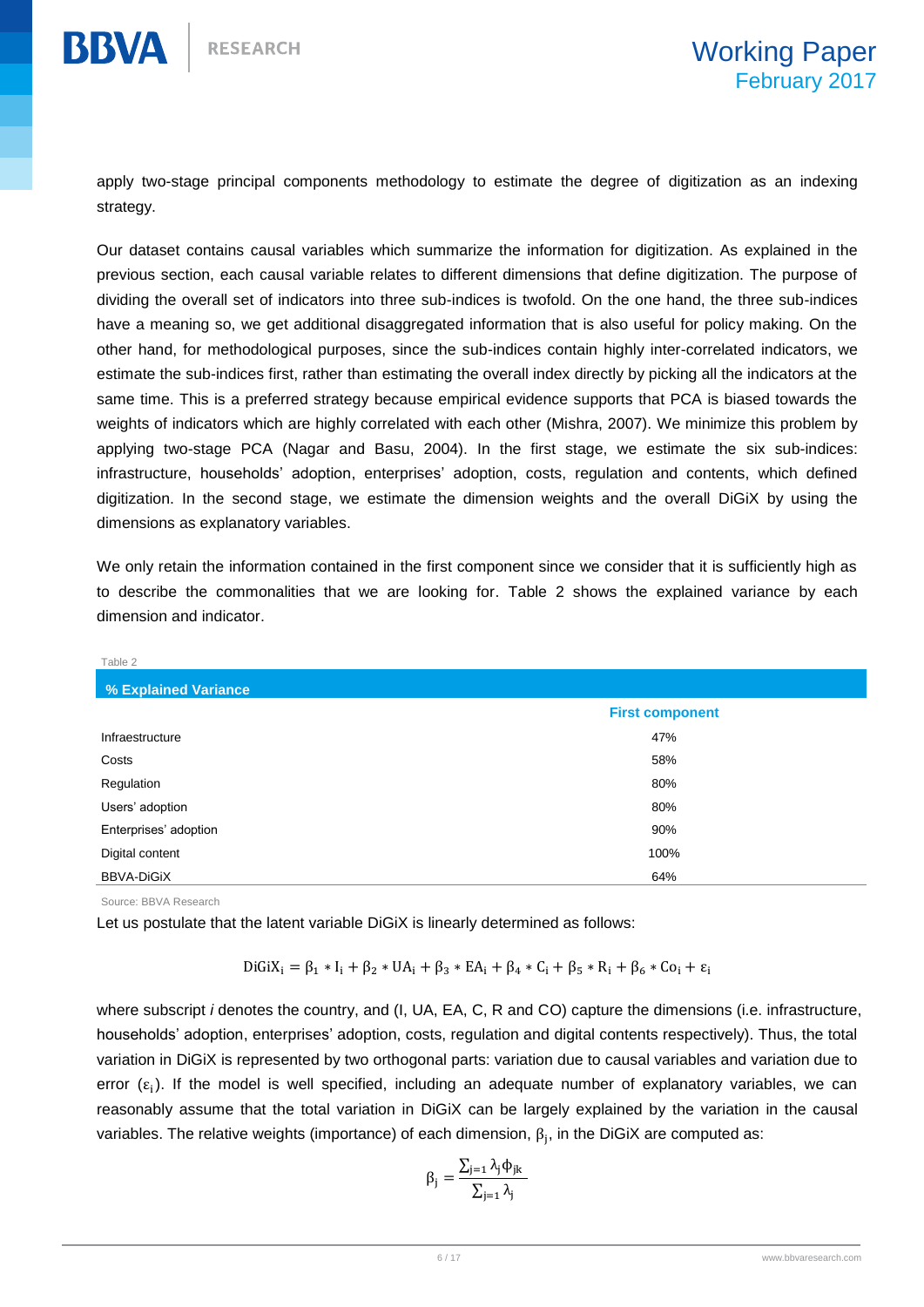

**BBVA** 

where λ<sub>j</sub> represents the variance of the *jth* principal component (weights), for our index, the first component and k the number of variables in the overall index or in each dimension. Table 3 presents the weights by indicator and by dimension. Among indicators and dimensions weights are relatively balanced except for the cost dimension. On the one hand, the two indicators in this dimension have a low variance and then, it is more difficult to distinguish countries based on this information. On the other hand, the two indicators have a low correlation so, the common part explained by both indicators is also low.

| Table 3                                         |      |
|-------------------------------------------------|------|
| <b>Weights</b>                                  |      |
| Infraestructure                                 | 18%  |
| 3G coverage                                     | 21%  |
| Bandwidth (bit/s) per Internet user             | 26%  |
| <b>Secure Internet Servers</b>                  | 29%  |
| Bandwidth (bit/s)                               | 24%  |
| Costs                                           | 9%   |
| Fixed broadband tariffs                         | 50%  |
| Internet & telephony competition                | 50%  |
| Regulation                                      | 18%  |
| Laws relating to ICTs                           | 16%  |
| Software piracy rate                            | 15%  |
| Effectiveness of law-making bodies              | 17%  |
| Judicial independence                           | 18%  |
| Efficiency of legal system in settling dispute  | 18%  |
| Eff. of legal system in challenging regulations | 17%  |
| Users' adoption                                 | 19%  |
| Mobile-broadband subscriptions                  | 19%  |
| Fixed (wired)-broadband subscriptions           | 20%  |
| Virtual social networks                         | 19%  |
| Households with Internet                        | 21%  |
| Individuals using the Internet                  | 21%  |
| Enterprises' adoption                           | 19%  |
| B <sub>2</sub> B                                | 34%  |
| B <sub>2</sub> C                                | 33%  |
| Firm-level technology absorption                | 33%  |
| Digital content                                 | 17%  |
| Government Online Service Index                 | 100% |

Source: BBVA Research

Finally, we apply a min-max transformation, which preserves the order of, and the relative distance between, the scores. Each score in the DiGiX is between 0 and 1, with higher values representing better performance.

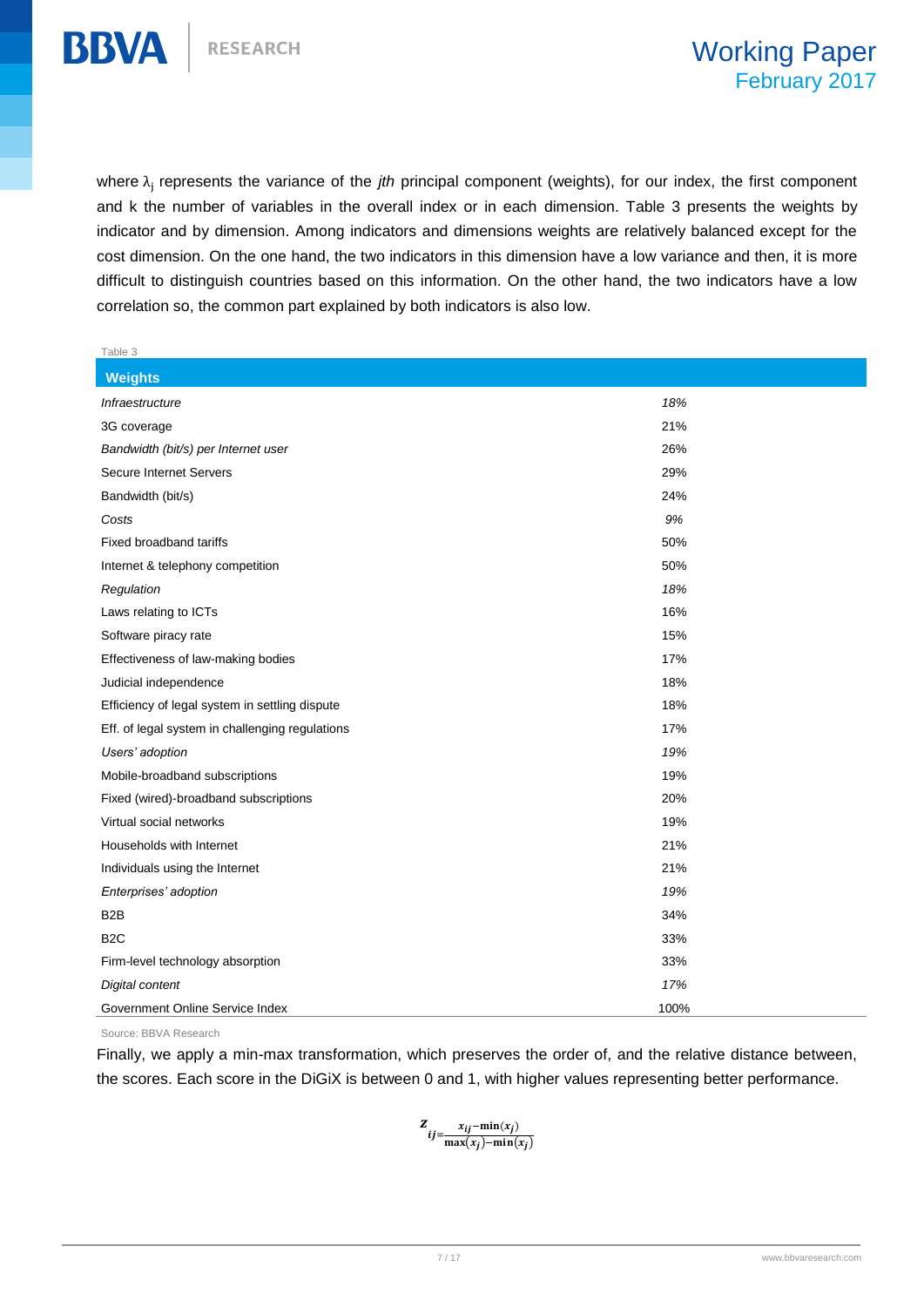## 4. Results

**BBVA** 

The DiGiX finds Luxemburg as the highest-placed country in the world when it comes to digitization. United Kingdom remains in second place followed by Hong Kong (3rd), United States (4th) and Netherlands (5th. Making up the rest of the top 10 are the Japan, Singapore, Norway, Finland and Sweden (see Table 4 and Figure 2). According to our results, these countries might define the technological frontier in terms of digitization. The highest scores in this index represent the digital frontier. This is a dynamic concept that helps us to compare countries' performance in our sample.

When it comes to developing countries, the United Arab Emirates remains at 22nd position and it is the leader in the Arab world. Bahrain comes in the 26th position and Malaysia in the 29<sup>th</sup>. They lead the Emerging Asian ranking mainly, due to strong support received by their governments that are fully committed to the digital agenda. All the above mentioned some developing countries exhibit higher scores than other developed countries such as Spain (30th), Portugal (33th) or Italy (52nd).

The performance range by countries in the Latin America and Caribbean region remains widely dispersed with almost 100 places between Chile (34th) and Nicaragua (98th). Costa Rica, Brazil and Uruguay are the countries with the best performance in this region, all of them above or close to the average (0.48). In order to foster the innovation forces that are key for thriving in the digitized world and the emerging, so called, Fourth Industrial Revolution, many governments in the region will urgently need to reinforce efforts to improve their regulatory and innovation environments (WEF, 2016). Finally, sub-Saharan African countries are among the last positions in the ranking. Algeria and Cameroon are the last ones in the table.

Regarding index heterogeneity, the performance of each country across dimensions is unequal, as can be seen in the Table 5, which displays the coefficient of variation for the scores obtained on each dimension of the DiGIX, for each country present in the sample.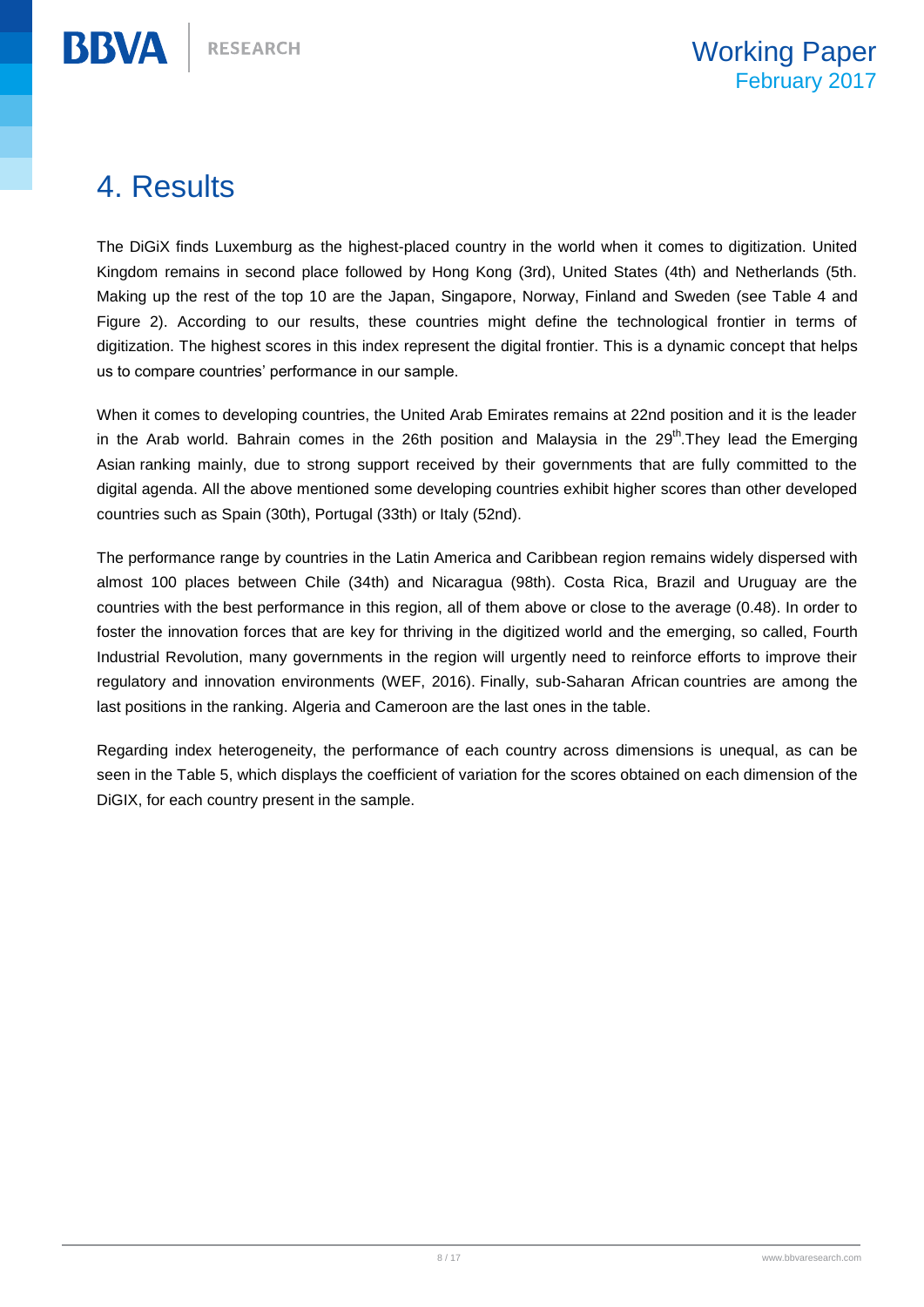#### Table 4

**BBVA** 

#### **Digitalization Index**

| 1  | Luxembourg                  | 1.00 | 46 | Kazakhstan                | 0.47 | 91  | Pakistan      | 0.16 |
|----|-----------------------------|------|----|---------------------------|------|-----|---------------|------|
| 2  | United Kingdom              | 0.97 | 47 | South Africa              | 0.47 | 92  | Paraguay      | 0.15 |
| 3  | Hong Kong SAR               | 0.95 | 48 | Slovakia                  | 0.46 | 93  | Zimbabwe      | 0.13 |
| 4  | <b>United States</b>        | 0.92 | 49 | Mauritius                 | 0.46 | 94  | Bangladesh    | 0.12 |
| 5  | Netherlands                 | 0.90 | 50 | Colombia                  | 0.45 | 95  | Côte d'Ivoire | 0.11 |
| 6  | Japan                       | 0.88 | 51 | <b>Russian Federation</b> | 0.45 | 96  | Zambia        | 0.10 |
| 7  | Singapore                   | 0.87 | 52 | Italy                     | 0.44 | 97  | Bolivia       | 0.07 |
| 8  | Norway                      | 0.86 | 53 | Azerbaijan                | 0.44 | 98  | Nicaragua     | 0.06 |
| 9  | Finland                     | 0.85 | 54 | Poland                    | 0.43 | 99  | Cameroon      | 0.05 |
| 10 | Sweden                      | 0.84 | 55 | Romania                   | 0.43 | 100 | Algeria       | 0.00 |
| 11 | Switzerland                 | 0.82 | 56 | Croatia                   | 0.43 |     |               |      |
| 12 | Iceland                     | 0.82 | 57 | Montenegro                | 0.42 |     |               |      |
| 13 | Canada                      | 0.81 | 58 | Kuwait                    | 0.41 |     |               |      |
| 14 | New Zealand                 | 0.80 | 59 | Mexico                    | 0.41 |     |               |      |
| 15 | Australia                   | 0.79 | 60 | Greece                    | 0.40 |     |               |      |
| 16 | Germany                     | 0.78 | 61 | Armenia                   | 0.40 |     |               |      |
| 17 | Denmark                     | 0.77 | 62 | Georgia                   | 0.40 |     |               |      |
| 18 | Korea, Rep.                 | 0.76 | 63 | Panama                    | 0.40 |     |               |      |
| 19 | Estonia                     | 0.76 | 64 | Macedonia FYR             | 0.39 |     |               |      |
| 20 | France                      | 0.76 | 65 | China                     | 0.39 |     |               |      |
| 21 | Austria                     | 0.73 | 66 | Thailand                  | 0.38 |     |               |      |
| 22 | <b>United Arab Emirates</b> | 0.71 | 67 | Morocco                   | 0.38 |     |               |      |
| 23 | Belgium                     | 0.69 | 68 | Philippines               | 0.37 |     |               |      |
| 24 | Ireland                     | 0.68 | 69 | Sri Lanka                 | 0.35 |     |               |      |
| 25 | Israel                      | 0.68 | 70 | Egypt                     | 0.34 |     |               |      |
| 26 | Bahrain                     | 0.65 | 71 | Indonesia                 | 0.33 |     |               |      |
| 27 | Lithuania                   | 0.65 | 72 | <b>Bulgaria</b>           | 0.33 |     |               |      |
| 28 | Malta                       | 0.64 | 73 | Moldova                   | 0.33 |     |               |      |
| 29 | Malaysia                    | 0.63 | 74 | Tunisia                   | 0.33 |     |               |      |
| 30 | Spain                       | 0.62 | 75 | Argentina                 | 0.33 |     |               |      |
| 31 | Qatar                       | 0.61 | 76 | Kenya                     | 0.32 |     |               |      |
| 32 | Saudi Arabia                | 0.59 | 77 | Peru                      | 0.32 |     |               |      |
| 33 | Portugal                    | 0.59 | 78 | El Salvador               | 0.32 |     |               |      |
| 34 | Chile                       | 0.58 | 79 | Serbia                    | 0.31 |     |               |      |
| 35 | Latvia                      | 0.55 | 80 | Dominican Rep.            | 0.31 |     |               |      |
| 36 | Czech Republic              | 0.52 | 81 | Vietnam                   | 0.31 |     |               |      |
| 37 | Oman                        | 0.51 | 82 | Honduras                  | 0.30 |     |               |      |
| 38 | Turkey                      | 0.50 | 83 | India                     | 0.29 |     |               |      |
| 39 | Costa Rica                  | 0.49 | 84 | Albania                   | 0.26 |     |               |      |
| 40 | Jordan                      | 0.49 | 85 | Senegal                   | 0.24 |     |               |      |
| 41 | Cyprus                      | 0.48 | 86 | Guatemala                 | 0.24 |     |               |      |
| 42 | Hungary                     | 0.48 | 87 | Ukraine                   | 0.22 |     |               |      |
| 43 | Uruguay                     | 0.48 | 88 | <b>Botswana</b>           | 0.21 |     |               |      |
| 44 | <b>Brazil</b>               | 0.48 | 89 | Nigeria                   | 0.18 |     |               |      |
| 45 | Slovenia                    | 0.47 | 90 | Lebanon                   | 0.18 |     |               |      |

Source: BBVA Research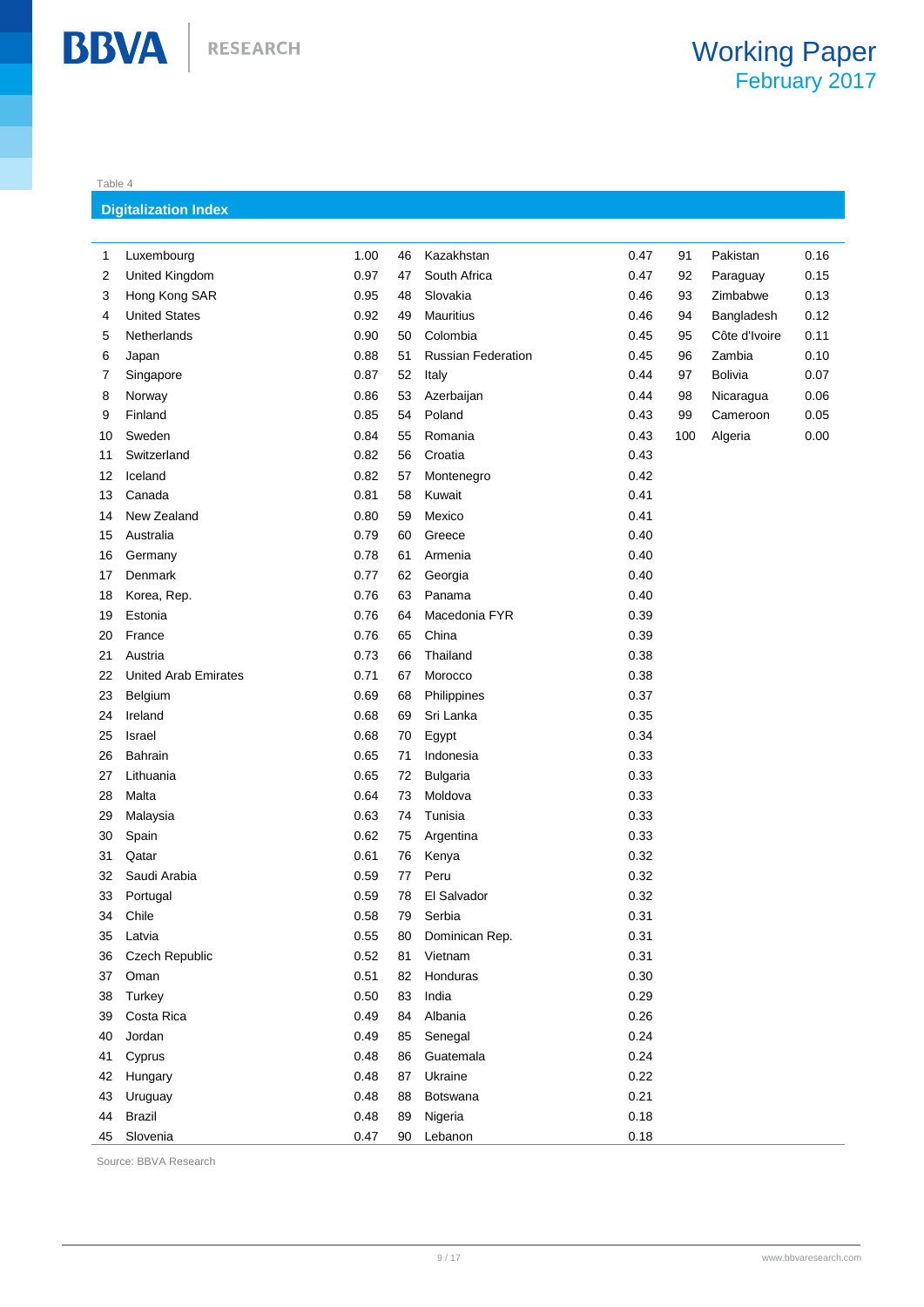

In order to compare our index with some variables of interest and alternative approaches in the literature, we compute some correlation analysis. Firstly, we observe that the correlation between the DiGiX and per capita income is relatively strong, 70%. Secondly, we compare our index with other in the literature such as the NRI. We compute standard and rank correlations to compare the two indices calculated with different methodologies. Table 5 shows the Pearson and Spearman correlations. Since the scores in our index have no direct interpretation, we focus on Spearman correlation between rankings. This coefficient gauges the correlation extent between two variables according the hierarchy or range within a sample. Its main advantage lies in the fact that is a non-parametric technique, which makes it independent from the statistical distributions of the subject variables of study. In this case, it is appropriate to assess the extent of coincidence between two rankings: DiGiX and the Networked Readiness Index. It is equivalent to the Pearson Correlation applied to the range of two variables within their sample set.<sup>1</sup> Given the degree of coincidence between both rankings, the Spearman coefficient suggests a similar conclusion. Only for Africa, it is slightly below 0,9.

Considering the individual analysis of each dimension, it is interesting the lower correlation between the cost dimensions. One potential explanation might be the lack of the prepaid mobile cellular tariffs in the DiGix, which is included in the NRI. The exclusion of this variable in the DiGix is due to the scarce use of this kind of tariffs in several countries in the sample, specially developed countries. Thus, we consider these data as nonrepresentative of the service supply.

#### **Spearman and Pearson Correlation Coefficients** Pearson Spearman Pearson Spearman Pearson Spearman Pearson Spearman Pearson Spearman OVERALL INDEX 0.97 0.97 0.95 0.95 0.94 0.95 0.92 0.88 0.97 0.98 INFRAESTR 0.72 0.89 0.52 0.80 0.62 0.63 0.70 0.65 0.65 0.93 USERS ADOPTION 0.99 0.99 0.97 0.96 0.96 0.92 0.96 0.94 0.99 0.98 ENPERPRISES ADOPT 0.88 0.94 0.83 0.86 0.95 0.93 0.86 0.81 0.88 0.95 COST 0.68 0.57 0.45 0.31 0.46 0.67 0.74 0.76 0.72 0.59 REGULATION 0.97 0.96 0.97 0.97 0.93 0.86 0.97 0.93 0.97 0.97 CONTENT 0.85 0.86 0.79 0.77 0.89 0.84 0.75 0.73 0.88 0.89 World OECD Latam África Asia

#### Table 5

Source: BBVA Research

# 5. Conclusions

The DiGiX assesses the factors, agents' behaviour and institutions that enable a country to fully leverage information and communication technologies (ICTs) for increasing adoption of digital services, competitiveness and well-being. The DiGiX measures, on a scale from 0 (worst) to 1 (best), the digital performance of 100 countries, including developed and less developed countries. It is made of 21 indicators grouped in 6 dimensions and it is computed on annual basis. Due to the dynamic nature of the fields considered in the DiGiX, small changes are possible in future editions of the index due to technology variations.

 1: The Pearson correlation coefficient shows a strong relation between the DiGiX and the NRI (see Table XX). If we divide our sample into regions, for most of them, this coefficient is near 1, and in any case is greater than 0.9.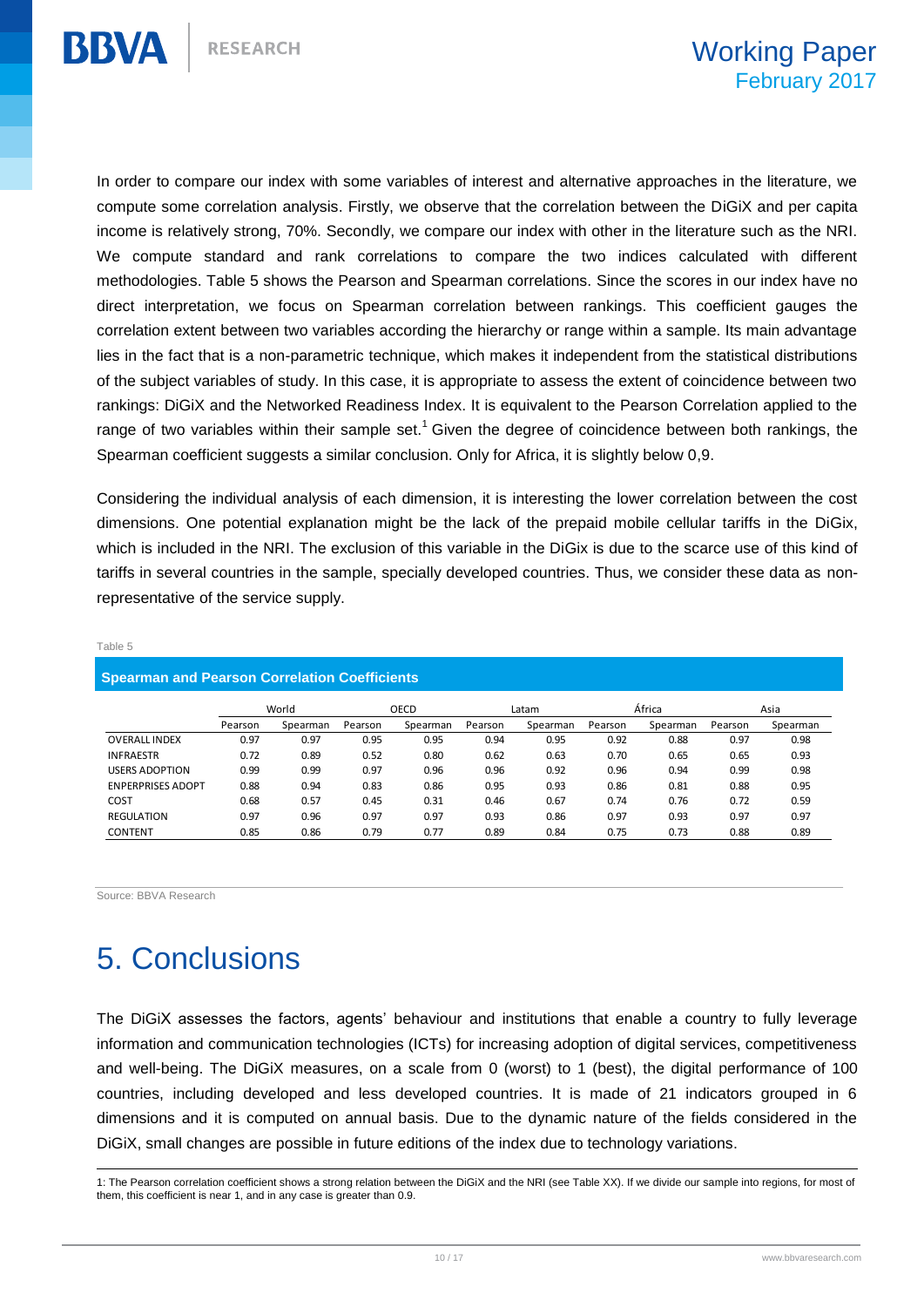

The computation of the DiGiX is based on the common information aggregations of individual indicators, from the indicator level (i.e., the most disaggregated level) to the overall DiGiX score (i.e., the highest level).

Our index allows several types of analysis such as comparative analysis among countries (regions) and individual analysis by dimension, which is useful for policy making. Measuring the economic and social impact of the digital economy is important for making appropriate policy decisions in both developed and developing economies.

The limitation of our index now is comparability with previous years since the usage of new technology-related indicators, such as 3G technologies, was only recently adopted by some countries.



Source: BBVA Research

# 6. References

The European Commission. The Digital Economy & Society Index (DESI) | Digital Single Market. 2015

Golinski, M. Measuring the information society-state of the art. International Journal of Digital Information and Wireless Communications (IJDIWC), 1(2), 314-331. 2011

Corrocher, N., & Ordanini, A. Measuring the digital divide: A framework for the analysis of cross-country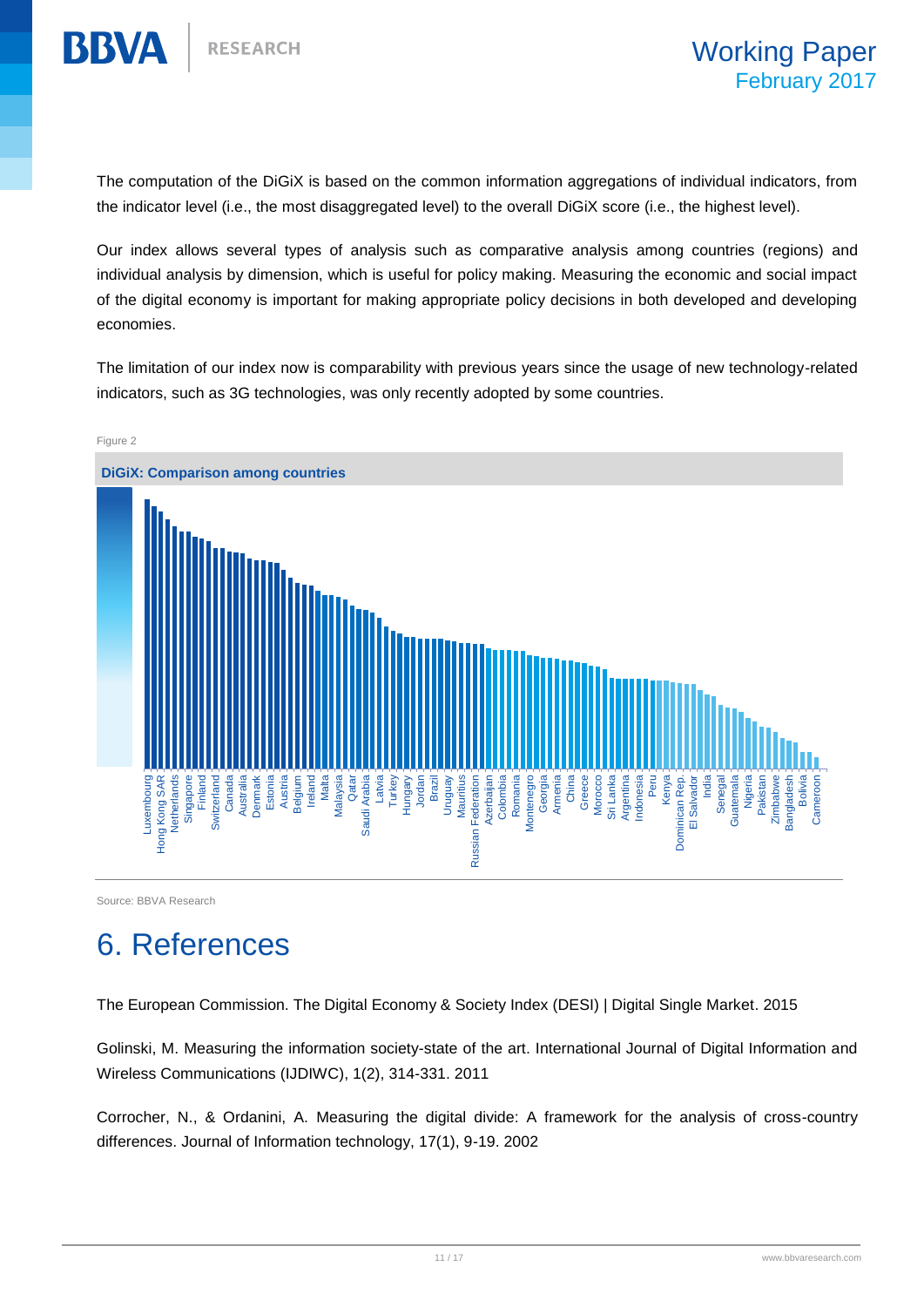**BBVA** 

# 7. References Appendix A: Data Sources

World Telecommunication/ICT Indicators database (ITU) 2016

The World Telecommunication/ICT Indicators database contains time series data for the years 1960, 1965, 1970 and annually from 1975 to 2014. These data are available for over 200 economies; however the availability of data for the different indicators and years can vary. The data are collected from an annual questionnaire sent to official economy contacts, usually the regulatory authority or the ministry in charge of telecommunication and ICT. Additional data are obtained from reports provided by telecommunication ministries, regulators and operators and from ITU staff reports.

- World Development Indicators World Bank 2016
- Executive Opinion Survey (World Economic Forum)

The World Economic Forum has conducted its annual Survey for over 30 years, making it the longestrunning and most extensive survey of its kind. The Survey is administered each year in over 140 economies. It captures valuable information on a broad range of factors that are critical for a country's competitiveness and sustainable development and for which data sources are scarce or, frequently, nonexistent on a global scale. Among several examples of otherwise-unavailable data are the quality of the educational system. indicators measuring business sophistication. and labor market variables such as flexibility in wage determination

Doing Business 2016

Launched in 2002, looks at domestic small and medium-size companies and provides objective measures of business regulations and their enforcement across countries and selected cities at the subnational and regional level. These reports provide data on the ease of doing business, rank each location, and recommend reforms to improve performance in each of the indicator areas. The first Doing Business report, published in 2003, covered 5 indicator sets and 133 economies. This year's report covers 11 indicator sets and 189 economies.

- United Nations (UN)
- Business Software Alliance (BSA)
- International Monetary Fund (IFS, IMF)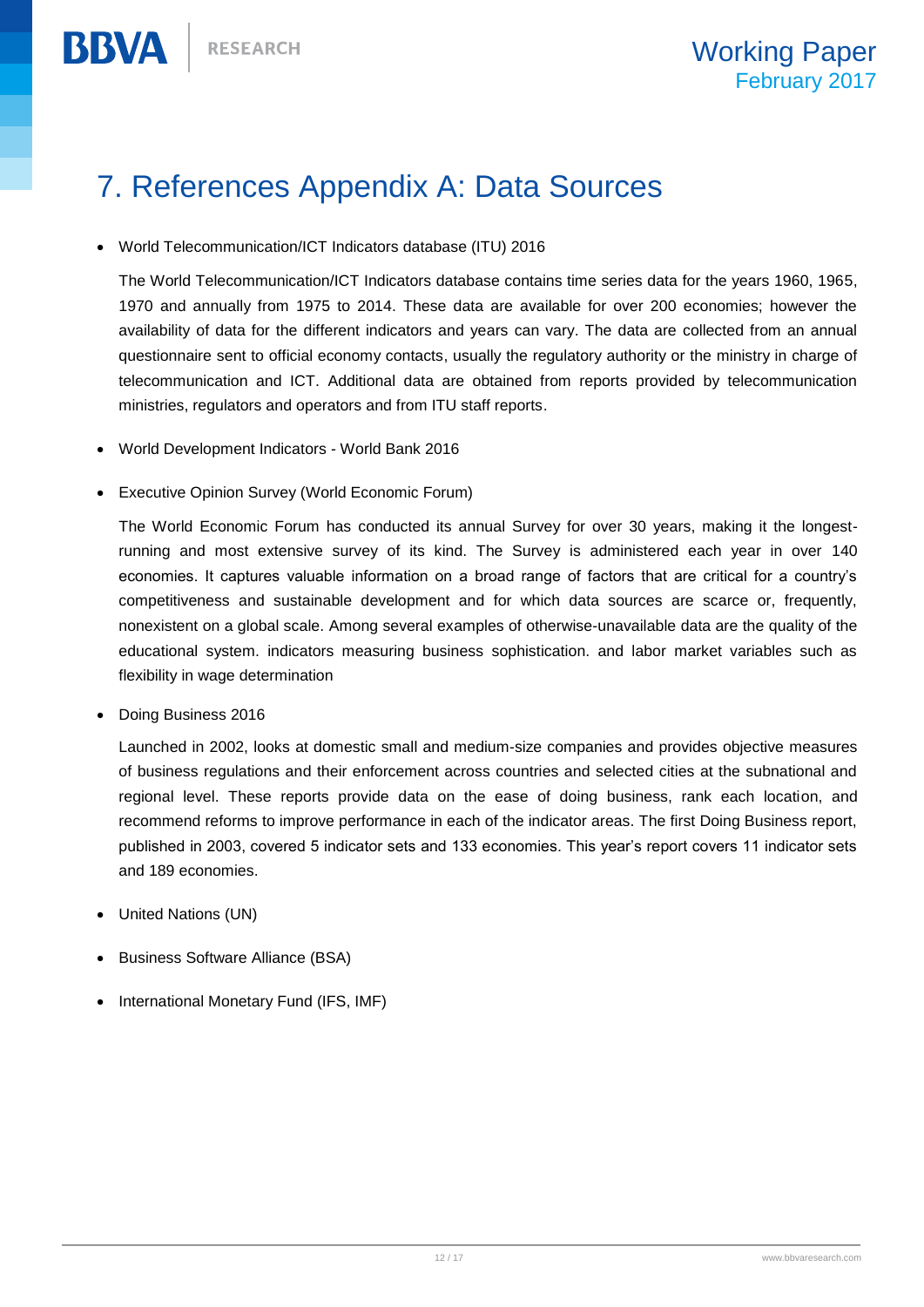# Appendix B: Variable descriptions

Infrastructure subindex:

**BBVA** 

- *I1\_3gcoverage: ITU - Percentage of the population covered by at least a 3G mobile network.* Percentage of the population covered by at least a 3G mobile network refers to the percentage of inhabitants that are within range of at least a 3G mobile-cellular signal; irrespective of whether or not they are subscribers. This is calculated by dividing the number of inhabitants that are covered by at least a 3G mobile-cellular signal by the total population and multiplying by 100.
- **I2\_bandwidth:** *ITU - International Internet bandwidth (bit/s) per Internet user.* International Internet bandwidth refers to the capacity that backbone operators provide to carry Internet traffic. It is measured in bits per second per Internet users.
- **I3\_secservers**: *WB - Secure Internet servers (per 1 million people).* Secure servers are servers using encryption technology in Internet transactions.
- **I4\_bandwidth2:** *ITU- International Internet bandwidth in Mbit/s.* International Internet bandwidth refers to the total used capacity of international Internet bandwidth in megabits per second (Mbit/s). It is measured as the sum of used capacity of all Internet exchanges (locations where Internet traffic is exchanged) offering international bandwidth. If capacity is asymmetric (i.e. more incoming (downlink) than outgoing (uplink) capacity) then the incoming (downlink) capacity should be provided.

Households' adoption subindex:

- **AU1\_mbroadband:** *ITU - Active mobile-broadband subscriptions per 100 inhabitants*. Active mobilebroadband subscriptions refer to the sum of standard mobile-broadband and dedicated mobile-broadband subscriptions to the public Internet. It covers actual subscribers not potential subscribers. even though the latter may have broadband enabled-handsets.
- **AU2\_fbroadband:** *ITU - Fixed (wired)-broadband subscriptions per 100 inhabitants*. Refers to subscriptions to high-speed access to the public Internet (a TCP/IP connection) at downstream speeds equal to or greater than 256 kbit/s. This includes cable modem DSL fibre-to-the-home/building and other fixed (wired)-broadband subscriptions. This total is measured irrespective of the method of payment. It excludes subscriptions that have access to data communications (including the Internet) via mobile-cellular networks. It should exclude technologies listed under the wireless-broadband category.
- **AU3\_socnetworks:** *UN - Use of virtual social networks (1-7).* In your country. how widely used are virtual social networks (e.g.. Facebook. Twitter. LinkedIn)? [1 = not used at all; 7 = widely used]
- **AU4\_inthomes:** *ITU - Percentage of households with Internet.* Refers to the percentage of households with Internet access at home.
- **AU5\_intpeople:** *ITU - Percentage of individuals using the Internet.* Refers to the proportion of individuals that used the Internet in the last 12 months.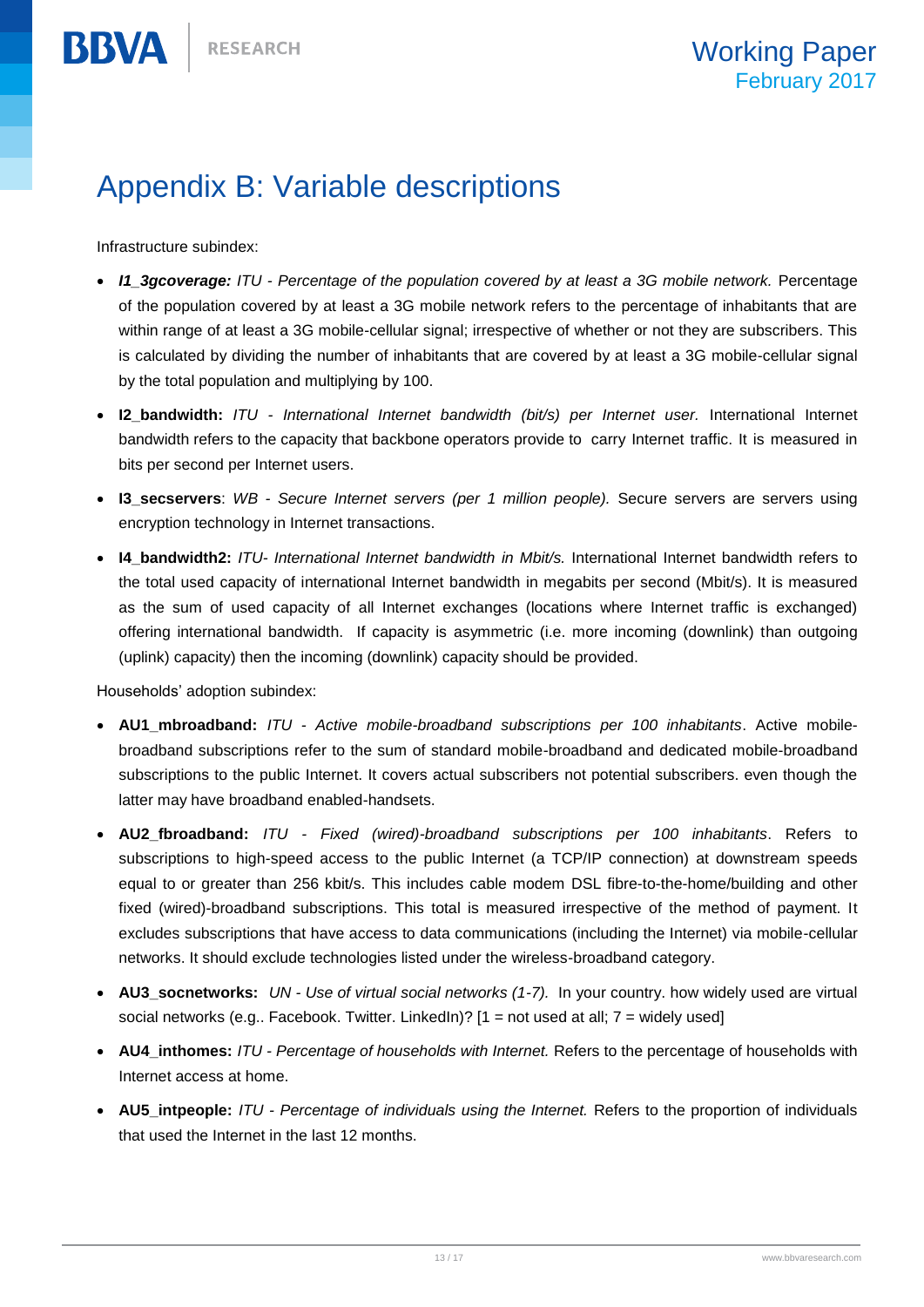Enterprises' adoption subindex:

- **AE1\_bbint:** *UN - Business-to-business Internet use (1-7).* In your country to what extent do businesses use ICTs for transactions with other businesses?  $[1 = not at all; 7 = to a great extent]$
- **AE2\_bcint:** *UN - Business-to-consumer Internet use (1-7).* In your country to what extent do businesses use Internet for selling their goods and services to consumers?  $[1 = not at all; 7 = to a great extent]$
- **AE3\_firmtech:** *UN - Firm-level technology absorption (1-7).* In your country to what extent do businesses adopt new technology?  $[1 = not at all; 7 = adopt extensively]$

Cost subindex:

**BBVA** 

- **C1\_fbroadband:** *UN - Fixed broadband Internet tariffs. PPP \$/month.* Monthly subscription charge for fixed (wired) broadband Internet service (PPP \$)Fixed (wired) broadband is considered any dedicated connection to the Internet at downstream speeds equal to or greater than 256 kilobits per second using DSL. The amount is adjusted for purchasing power parity (PPP) and expressed in current international dollars. PPP figures were sourced from the World Bank's [i]World Development Indicators Online[i] (December 2014) and the International Monetary Fund's [i]World Economic Outlook[i] (October 2014 edition). After computing the indicator, we divide by county GDP per capita in order to make it comparable across countries. This variable is divided by the GDP pc PPP in order to make it comparable.
- **C2\_intelcompetition:** *ITU - Internet & telephony competition, 0–2 (best).* This variable measures the degree of liberalization in 17 categories of ICT services, including 3G/4G telephony, international long distance calls, and international gateways. For each economy, the level of competition in each of the categories is assessed as follows: monopoly, partial competition, and full competition. The results reflect the situation as of 2013 for the majority of countries (for others, data are available as of 2012 or earlier years). The index is calculated as the average of points obtained in each of the 17 categories for which data are available. Full liberalization across all categories yields a score of 2, the best possible score. For more information, consult http://www.itu.int/ITU-D/ICTEYE/Reports.aspx.

Regulation subindex:

- **R1\_ict**: *UN - Laws relating to ICTs (1-7)*. How developed are your country's laws relating to the use of ICTs (e.g., electronic commerce, digital signatures, consumer protection)?  $[1 = not developed at all; 7 =$ extremely well-developed].
- **R2\_softpiracy**: *UN - Software piracy rate, % software installed*. This measure covers piracy of all packaged software that runs on personal computers (PCs), including desktops, laptops, and ultra-portables, including netbooks. This includes operating systems; systems software such as databases and security packages; business applications; and consumer applications such as games, personal finance, and reference software. The study does not include software that runs on servers or mainframes, or software loaded onto tablets or smart phones.
- **R3\_effectlaw:** *UN - Effectiveness of law-making bodies, 1-7 (best).* How effective is your national parliament/congress as a law-making institution?  $[1 = not$  effective at all—among the worst in the world;  $7 =$ extremely effective—among the best in the world].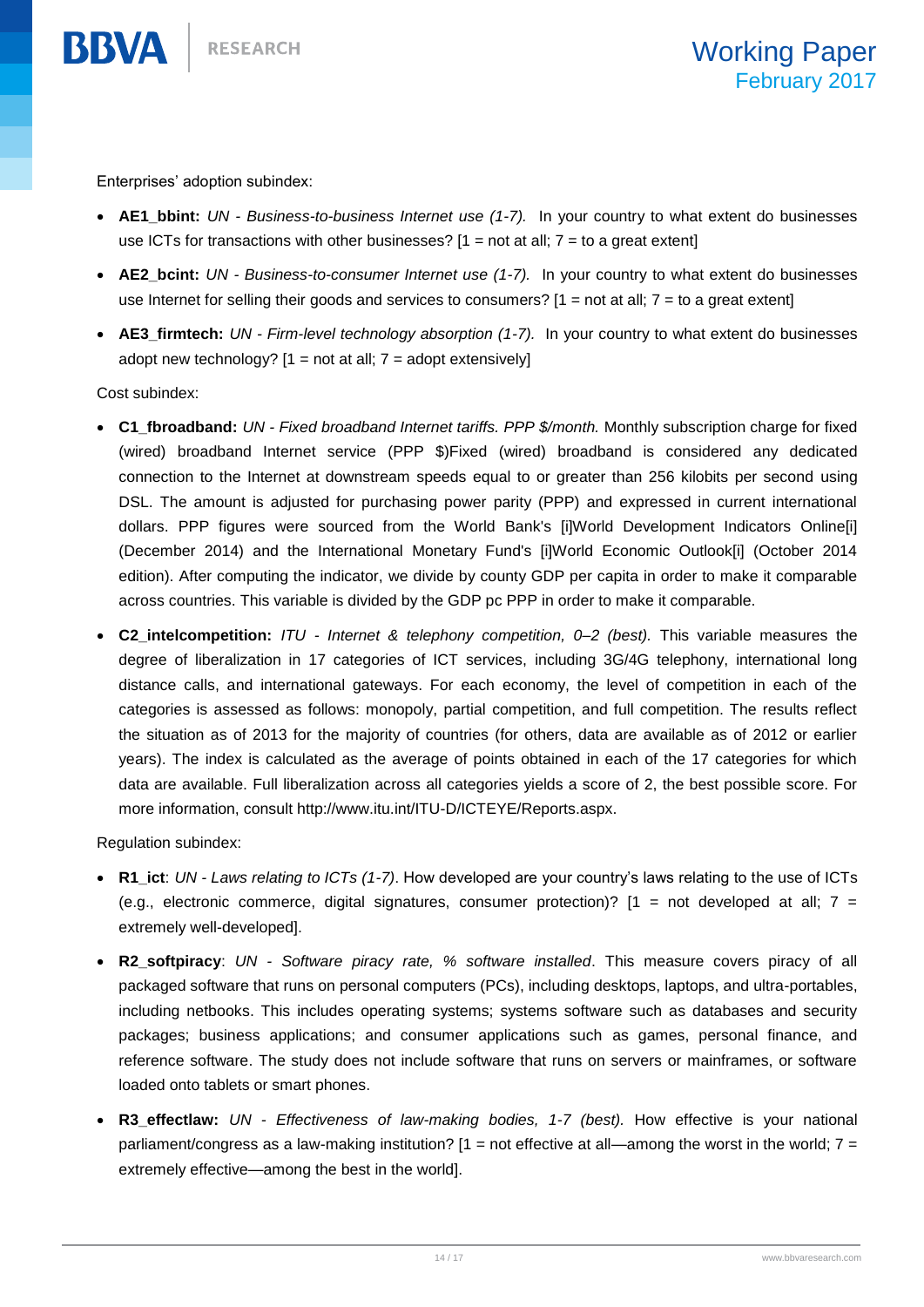**BBVA** 

- **R4\_judindep:** *UN - Judicial independence, 1-7 (best).* In your country, to what extent is the judiciary independent from influences of members of government, citizens, or firms?  $[1 =$  heavily influenced;  $7 =$ entirely independent].
- **R5\_effilegalsystem1:** *UN - Efficiency of legal system in settling disputes, 1-7 (best).* In your country, how efficient is the legal framework for private businesses in settling disputes?  $[1 =$  extremely inefficient;  $7 =$ extremely efficient].
- **R6\_effilegalsystem2:** *UN - Efficiency of legal system in challenging regs, 1-7 (best).* In your country, how easy is it for private businesses to challenge government actions and/or regulations through the legal system?  $[1 =$  extremely difficult;  $7 =$  extremely easy].
- **R7\_ndayscontract:** *UN - No. days to enforce a contract.* Time is recorded in calendar days, counted from the moment the plaintiff decides to file the lawsuit in court until payment. This includes both the days when actions take place and the waiting periods between.
- **R8\_judicialquality:** *DB - Quality of judicial processes index (0-18).* The quality of judicial processes index measures whether each economy has adopted a series of good practices in its court system in four areas: court structure and proceedings, case management, court automation and alternative dispute resolution. The index is the sum of the scores of the four areas and ranges from 0 to 18, with higher values indicating better and more efficient judicial processes.

Digital content subindex:

 **CO1\_gov:** *UN - Government Online Service Index. 0–1 (best).* The Government Online Service Index assesses the quality of government's delivery of online services on a 0-to-1 (best) scale. According to the United Nations' Public Administration Network the Government Online Service Index captures a government's performance in delivering online services to the citizens. There are four stages of service delivery. "Emerging". "Enhanced". "Transactional" and "Connected". Online services are assigned to each stage according to their degree of sophistication from the more basic to the more sophisticated. In each country, the performance of the government in each of the four stages is measured as the number of services provided as a percentage of the maximum services in the corresponding stage. Examples of services include online presence, deployment of multimedia content, governments' solicitation of citizen input, widespread data sharing and use of social networking. For more information about the methodology: www2.unpan.org/egovkb/datacenter/CountryView.aspx.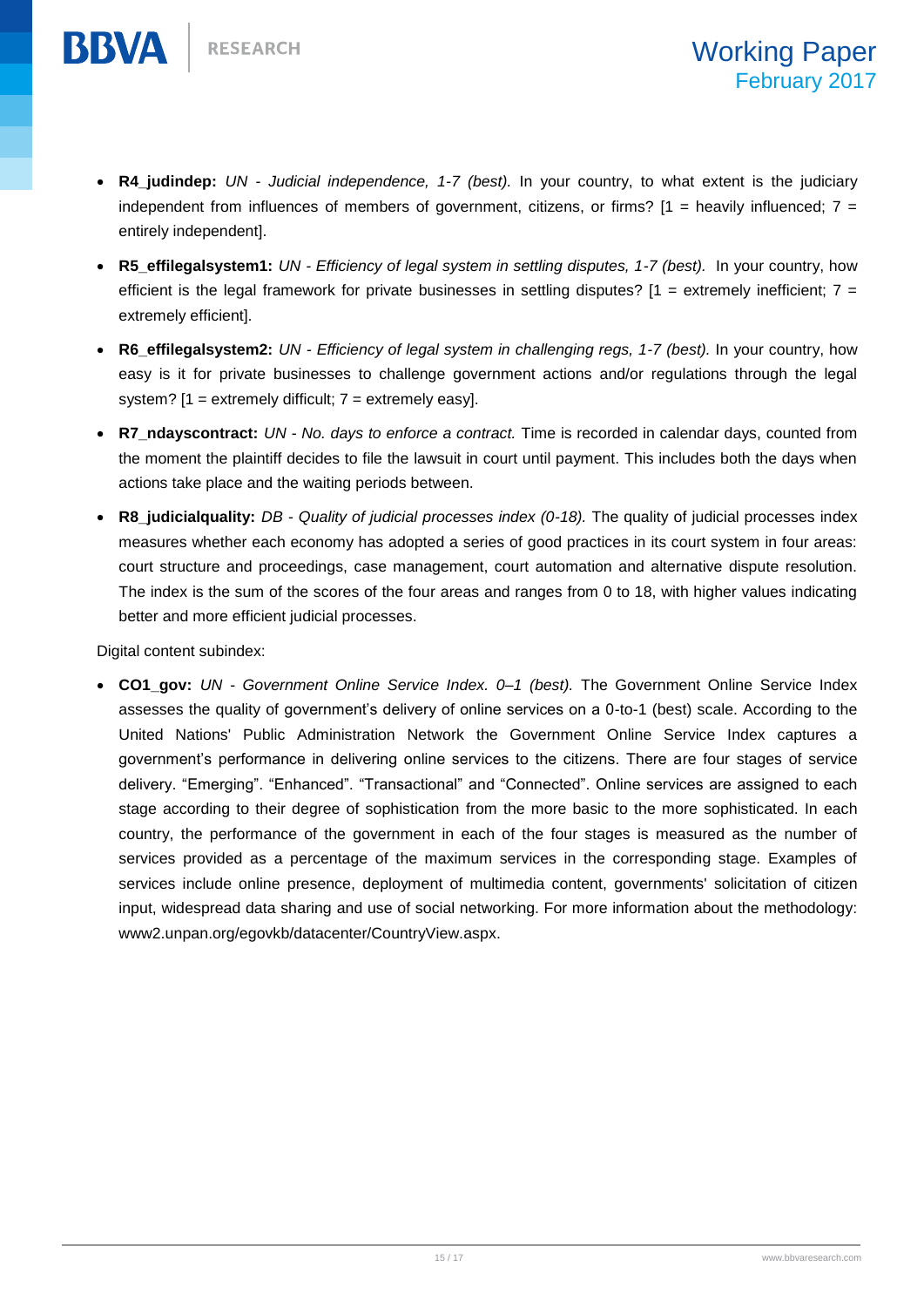## Working Papers

### 2017

**BBVA** 

17/03 **Noelia Cámara and David Tuesta:** DiGiX: The Digitization Index.

17/02 **Luis Fernández Lafuerza and Gonzalo de Cadenas:** The Network View: applications to international trade and bank exposures.

17/01 **José Félix Izquierdo, Santiago Muñoz, Ana Rubio and Camilo Ulloa:** Impact of capital regulation on SMEs credit.

### 2016

16/20 **Máximo Camacho and Matías Pacce:** Forecasting travelers in Spain with Google queries.

16/19 **Javier Alonso, Alfonso Arellano, David Tuesta:** Factors that impact on pension fund investments in infrastructure under the current global financial regulation.

16/18 **Ángel de la Fuente:** La financiación regional en Alemania y en España: una perspectiva comparada.

16/17 **R. Doménech, J.R. García and C. Ulloa:** The Effects of Wage Flexibility on Activity and Employment in the Spanish Economy.

16/16 **Ángel de la Fuente:** La evolución de la financiación de las comunidades autónomas de régimen común, 2002-2014.

16/15 **Ángel de la Fuente:** La liquidación de 2014 del sistema de financiación de las comunidades autónomas de régimen común: Adenda.

16/14 **Alicia García-Herrero, Eric Girardin and Hermann González:** Analyzing the impact of monetary policy on financial markets in Chile.

16/13 **Ángel de la Fuente:** La liquidación de 2014 del sistema de financiación de las comunidades autónomas de régimen común.

16/12 **Kan Chen, Mario Crucini:** Trends and Cycles in Small Open Economies: Making The Case For A General Equilibrium Approach.

16/11 **José Félix Izquierdo de la Cruz:** Determinantes de los tipos de interés de las carteras de crédito en la Eurozona.

16/10 **Alfonso Ugarte Ruiz:** Long run and short run components in explanatory variables and differences in Panel Data estimators.

16/09 **Carlos Casanova, Alicia García-Herrero:** Africa's rising commodity export dependency on China.

16/08 **Ángel de la Fuente:** Las finanzas autonómicas en 2015 y entre 2003 y 2015.

16/07 **Ángel de la Fuente:** Series largas de algunos agregados demográficos regionales, 1950-2015.

16/06 **Ángel de la Fuente:** Series enlazadas de Contabilidad Regional para España, 1980-2014.

16/05 **Rafael Doménech, Juan Ramón García, Camilo Ulloa:** Los efectos de la flexibilidad salarial sobre el crecimiento y el empleo.

16/04 **Angel de la Fuente, Michael Thöne, Christian Kastrop:** Regional Financing in Germany and Spain: Comparative Reform Perspectives.